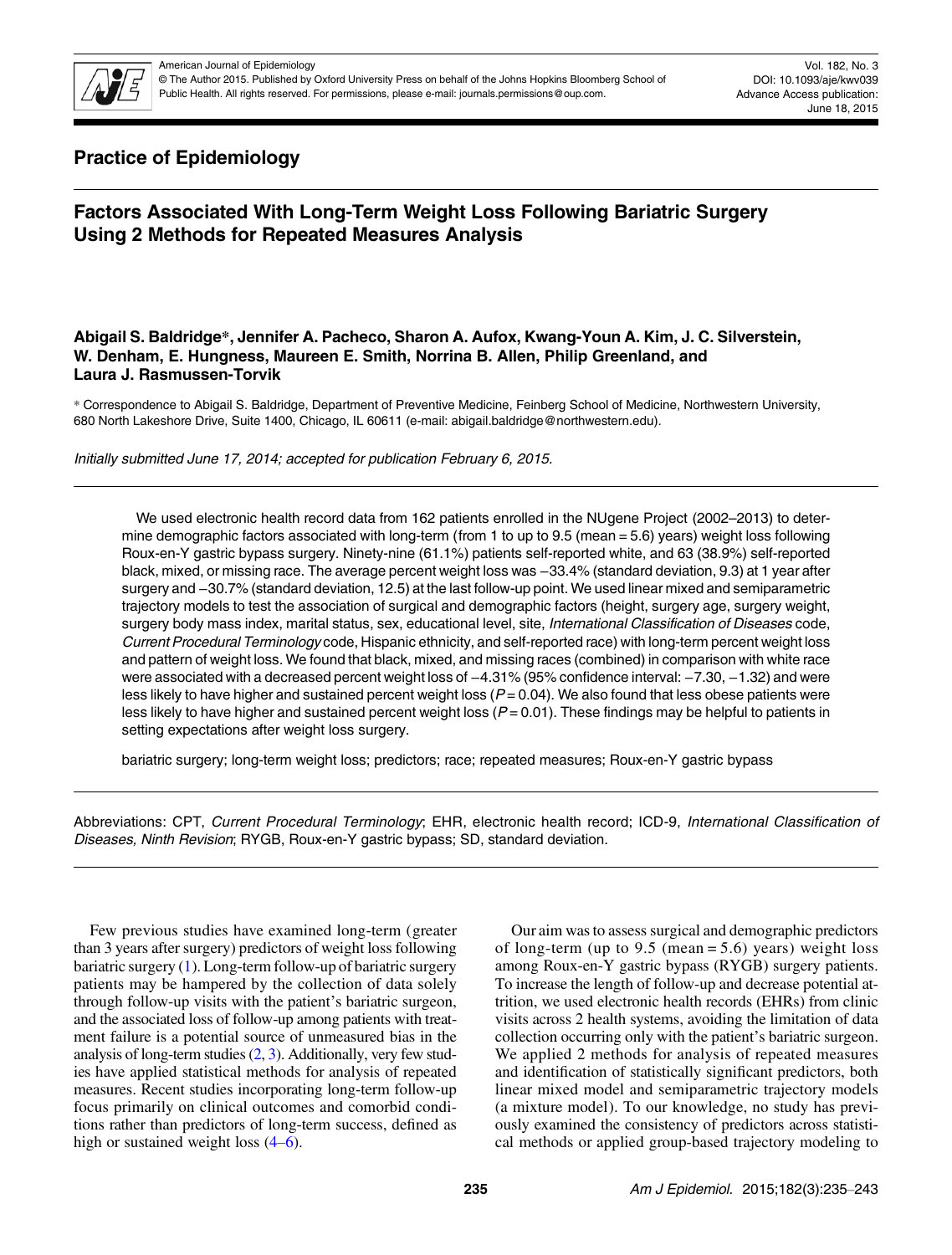assess differences in demographic characteristics between groups ([7\)](#page-7-0).

## **METHODS**

### Data collection

We identified individuals to include in this analysis from the NUgene biobank. The NUgene Project, run by Northwestern University, is a growing collection of DNA samples with associated health information collected from both a questionnaire and EHRs. Participants give a broad consent allowing for mining of the EHRs for phenotypes ([https://www.](https://www.nugene.org/) [nugene.org/\)](https://www.nugene.org/). NUgene currently houses EHR data from 10,933 enrolled participants. Individuals were recruited into NUgene between 2002 and 2013 at both Northwestern Medicine Hospitals and Clinics and the NorthShore University HealthSystem (formerly Evanston Northwestern Hospital). Institutional review boards at Northwestern University and the NorthShore University HealthSystem (NorthShore) have approved both the NUgene study and this project. EHR data from Northwestern were extracted from the Enterprise Data Warehouse ([edw.northwestern.org\)](edw.northwestern.org) (which comprises EHR data from the Cerner and Epic systems used at Northwestern Medicine for inpatient and outpatient care). NorthShore data were extracted from NorthShore's Enterprise Data Warehouse (which includes EHR data from Epic and many other ancillary clinical and financial systems for both inpatient and outpatient care, quality improvement, and research, at NorthShore).

Among NUgene patients recruited at Northwestern Medicine, NUgene staff initially identified eligible patients by International Classification of Diseases, Ninth Revision (ICD-9), procedure code or Current Procedural Terminology (CPT) surgical history code ([Appendix Table 1\)](#page-8-0). At NorthShore, eligible patients were identified by CPT surgical history code or having one of several specific surgical descriptions documented in the EHRs (i.e., LAP GAS BYPASS/ROUX-EN-Y). A total of 228 eligible NUgene participants were identified at Northwestern, and 83 were identified at NorthShore.

#### Sample selection

Figure 1 summarizes the exclusion criteria used to generate the analytical sample. Fifty-one patients were excluded because they did not have ICD-9 codes for the most common types (bypass and banding) of bariatric surgery performed during this time frame (2003–2011) or were missing certain age or weight data from the EHRs. All remaining patient records from Northwestern Medicine (195 patients) and NorthShore Hospital (65 patients) were merged. Weight observations during or shortly after pregnancy were excluded from the analysis data set. Three patients were excluded because a large number of follow-up weight observations occurred during a reported pregnancy. Because of known differences in the pattern of weight loss following different types of bariatric surgeries (with banding resulting in lower sustained weight loss than RYGB) [\(8](#page-7-0), [9\)](#page-7-0) and the small sample size of banding patients, we excluded all patients who underwent laparoscopic banding (38 patients) from the analyses presented in this paper, choosing to focus only on RYGB procedures. As many of our analyses focused only on weight loss at least 1 year after surgery, we excluded 35 patients from this analysis who had only postsurgical weight loss measurements in the first year after surgery. An additional 22 patients who had only 1 weight observation at least 1 year after surgery were excluded because multiple observations were necessary for inclusion in our chosen statistical models. We identified all patients for



Figure 1. The analytical sample used in this analysis was drawn from patients enrolled in the NUgene Project (2002–2013) at either Northwestern Medicine Hospital or NorthShore University HealthSystem. Of all the patients who underwent bariatric surgery, patients were initially excluded if they had 2 or more surgeries, if they had a nonapplicable surgery, if their health records were missing critical information (surgery age and relevant weights), or if the surgery date was incorrect. Patients were further excluded if a large proportion of observations were taken while pregnant or if the surgery was not a bypass. Specific observations were excluded if they occurred within 1 year after surgery, and any patients were excluded if all of their observations were within 1 year after surgery.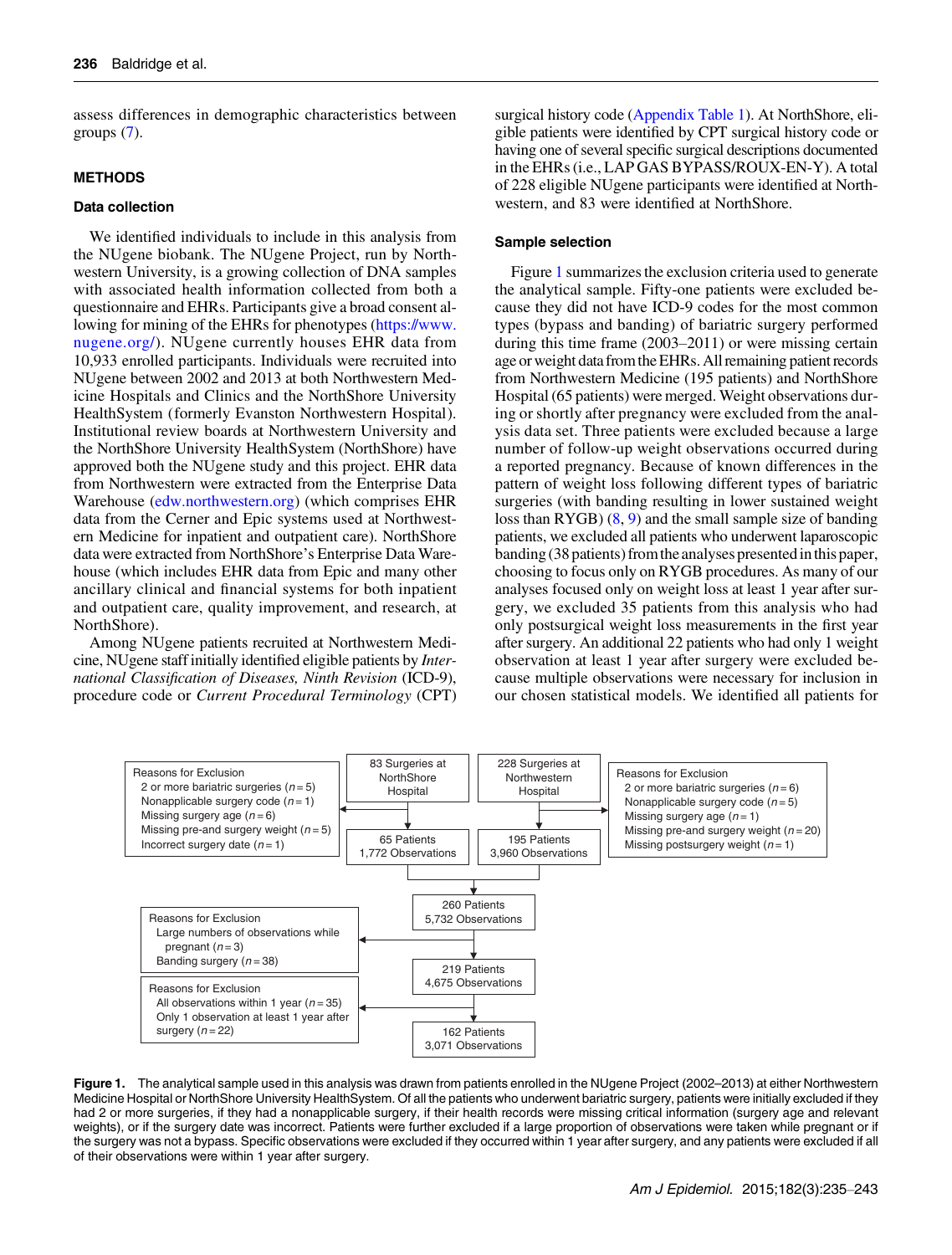whom the weight at time of surgery (surgery weight) was not recorded. Within this subset of patients, we carried forward the last recorded presurgery weight as the surgery weight. Our final sample included 162 patients having a total of 3,071 postsurgical weight observations.

Of the 162 patients included in the analysis data set, 99 (61.1%) self-reported white, 52 (32.1%) self-reported black, and 11 (6.8%) self-reported mixed or missing race. Ten (6.2%) patients separately reported Hispanic ethnicity, of which 8 (4.9%) also reported mixed or missing race, and 2 (1.2%) reported white race. Hispanic ethnicity was not statistically significantly associated with percent weight loss, and adjustment for ethnicity did not meaningfully change other estimates, so Hispanic ethnicity was not included in further analyses. We dichotomized race as either white or black (including mixed and missing). Sensitivity analyses that included only individuals self-reporting black or white race showed results similar to the model also including those reporting mixed and missing race.

#### Outcome and predictor variables

To protect patient privacy, we did not include specific dates in the analytical data set, so information was transformed into an "age at" form by using participant birthdate information in the EHRs. Variables extracted from the EHRs (in addition to surgery type from CPT, ICD-9, or surgical description) included (decimal) age at surgery, all weight measures in the EHRs with associated "age at weight measurement" values, and surgery year. Variables extracted from the NUgene questionnaire (administered at the time of NUgene enrollment) included sex, race, enrollment year (2003–2011), marital status, educational level, and height. We examined all relevant demographic and surgical predictors (based on previous studies and biological plausibility) that we could extract from the EHRs or the NUgene entrance questionnaire (height, surgery age, surgery weight, surgery body mass index, marital status, sex, educational level, site, ICD-9 code, CPT code, Hispanic ethnicity, and self-reported race).

Our primary outcome was percent weight loss, which was calculated by subtracting postsurgical weight values from the surgery weight, and then dividing by the surgery weight. Percent weight loss was calculated at each weight observation after surgery and used as a repeated outcome variable in our models. We also ran supplementary models using repeated measures of postsurgical body mass index and weight; we selected percent weight loss for our final models, rather than weight or body mass index, as these results are easier to interpret by accounting for varying frame sizes of the participants in this study. A previous study indicated that, compared with both change in body mass index and percent excess body weight loss, percent weight loss is robust to changes in preoperative body mass index and, therefore, is the most sensitive outcome for identification of significant weight loss predictors ([10](#page-7-0)).

Previous studies have demonstrated that RYGB patients typically rapidly lose weight initially after surgery, reach a weight nadir 12–18 months after surgery, and then experience slow or no weight regain thereafter ([6](#page-7-0), [11](#page-7-0), [12](#page-7-0)). Given our interest in long-term weight loss and regain, as well as the complications of interpreting coefficients in nonlinear models, we

focused on linear mixed models including only weight measurements obtained at least 1 year after surgery. However, we conducted sensitivity analyses by using trajectory models with a semiparametric, group-based mixture model (Proc Traj; SAS Institute, Inc., Cary, North Carolina) including all weight measurements obtained anytime 30 days after surgery.

#### Statistical analysis

We selected 2 different modeling methods to determine the demographic predictors of long-term weight loss (beginning 1 year after surgery). First, linear mixed models were used to determine the statistical significance of demographic predictors with repeated outcome measures. Second, a semiparametric, group-based mixture model was used to distinguish unique long-term weight regain patterns. We determined the statistical significance of demographic predictors across groups defined by these patterns. Results of these models were compared to identify the robust demographic predictors of long-term weight loss after bariatric surgery.

We used SAS Proc Mixed to create linear mixed models including repeated measures with a random intercept and unstructured covariance matrix to determine which predictors were associated with long-term percent weight loss and regain among our sample. Each demographic predictor was tested univariably in an unadjusted linear mixed model with and without an additional test for interaction with time. Any demographic predictors that were individually statistically significantly  $(P < 0.05)$  associated with percent weight loss or associated with percent weight loss over time (interactive effect) were further assessed in a multivariable model. The final model included all variables significant in the multivariable model as well as some (sex, site) that we chose to include to be consistent with previously published papers examining demographic predictors of weight loss.

We used SAS Proc Traj to create trajectory models of percent weight loss from 1 year after surgery. Based on a priori knowledge of weight loss patterns after bariatric surgery among RYGB patients, we modeled between 2 and 6 groups with quadratic trajectories  $(11, 13)$  $(11, 13)$  $(11, 13)$  $(11, 13)$ . We eliminated any models where any group membership was below 5%. After selecting the number of groups based on the Bayesian Information Criterion, we tested additional trajectory patterns based on the statistical significance of the parameter estimates, total Bayesian Information Criterion, and visual fit. After selecting a final model, we tested the statistical significance of demographic predictors against trajectory model group membership (as a categorical variable) using Pearson's  $\chi^2$  or 1-way analysis of variance (ANOVA) test.

#### RESULTS

## **Demographics**

Demographic characteristics and surgical factors (height, surgery age, surgery weight, surgery body mass index, marital status, sex, educational level, site, ICD-9 code, CPT code, Hispanic ethnicity, and self-reported race) among our final sample of 162 patients are presented in Table [1](#page-3-0). The median number of weight observations 1 year or more after surgery per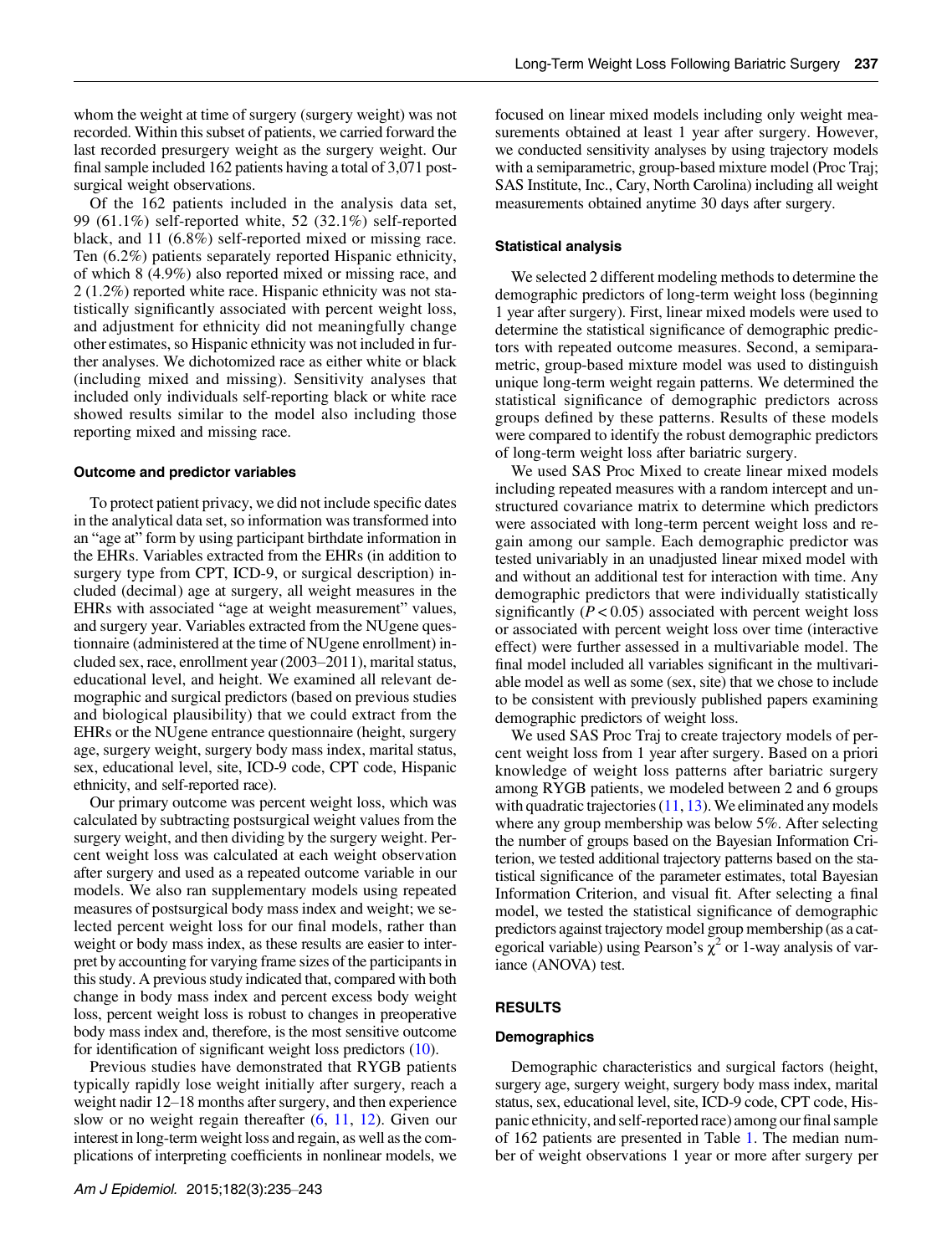<span id="page-3-0"></span>Table 1. Demographic Features of 162 Patients Who Underwent Roux-en-Y Gastric Bypass for Weight Loss at Northwestern Medicine Hospital and NorthShore University HealthSystem and Were Enrolled in the NUgene Project, 2002–2013

|                                         | All Patients ( $n = 162$ ) |                           |      |  |  |  |
|-----------------------------------------|----------------------------|---------------------------|------|--|--|--|
| Characteristic                          | Mean (SD)                  | No. of<br><b>Patients</b> | %    |  |  |  |
| Height, inches <sup>a</sup>             | 65.8 (3.4)                 |                           |      |  |  |  |
| Age at surgery, years                   | 46.7 (10.8)                |                           |      |  |  |  |
| Weight at surgery, kg                   | 140.1 (28.4)               |                           |      |  |  |  |
| Body mass index at surgery <sup>b</sup> | 50.1(8.9)                  |                           |      |  |  |  |
| <b>Marital status</b>                   |                            |                           |      |  |  |  |
| Married                                 |                            | 68                        | 42.0 |  |  |  |
| Unmarried                               |                            | 94                        | 58.0 |  |  |  |
| Sex                                     |                            |                           |      |  |  |  |
| Male                                    |                            | 25                        | 15.4 |  |  |  |
| Female                                  |                            | 137                       | 84.6 |  |  |  |
| <b>Educational level</b>                |                            |                           |      |  |  |  |
| Postsecondary or higher                 |                            | 144                       | 88.9 |  |  |  |
| Less than postsecondary                 |                            | 18                        | 11.1 |  |  |  |
| Site                                    |                            |                           |      |  |  |  |
| Northwestern Medicine Hospital          |                            | 119                       | 73.5 |  |  |  |
| NorthShore HealthSystem                 |                            | 43                        | 26.5 |  |  |  |
| $ICD-9 codec$                           |                            |                           |      |  |  |  |
| 4431                                    |                            | 34                        | 21.0 |  |  |  |
| 4438                                    |                            | 39                        | 24.1 |  |  |  |
| 4439                                    |                            | 45                        | 27.8 |  |  |  |
| Missing                                 |                            | 44                        | 27.2 |  |  |  |
| CPT code <sup>c</sup>                   |                            |                           |      |  |  |  |
| 43644                                   |                            | 74                        | 45.7 |  |  |  |
| 43846                                   |                            | 32                        | 19.8 |  |  |  |
| Missing                                 |                            | 56                        | 34.6 |  |  |  |
| Hispanic ethnicity                      |                            |                           |      |  |  |  |
| Hispanic                                |                            | 10                        | 6.2  |  |  |  |
| Non-Hispanic or not reported            |                            | 152                       | 93.8 |  |  |  |
| Race <sup>c</sup>                       |                            |                           |      |  |  |  |
| White                                   |                            | 99                        | 61.1 |  |  |  |
| Black/mixed/missing ethnicity           |                            | 63                        | 38.9 |  |  |  |

Abbreviations: CPT, Current Procedural Terminology; ICD-9, International Classification of Diseases, Ninth Revision; SD, standard deviation.

 $a$  One inch = 2.54 cm.

 $^{\text{b}}$  Expressed as weight (kg)/height (m)<sup>2</sup>.

<sup>c</sup> Each participant had a CPT, ICD-9, or both codes reported.

participant was 10 (interquartile range, 4–25), and the average length of follow-up after surgery was 5.6 (standard deviation (SD), 2.2) years. Length of follow-up ranged from 1.2 to 9.6 years. The average body mass index expressed as weight  $(kg)/$ height  $(m)^2$ ) was 50.1 (SD, 8.9) at the time of surgery, 33.1 (SD, 6.6) at 1 year after surgery, and 34.3 (SD, 7.1) at the final observation. The average percent weight loss

Table 2. Linear Mixed Model of Percent Weight Loss From 1 to Over 9.5 Years of Follow-up After Roux-en-Y Gastric Bypass Surgery at Northwestern Medicine Hospital and NorthShore University HealthSystem Among 162 Patients Enrolled in the NUgene Project, 2002–2013

|                                  | <b>Percent Weight Loss</b> |                |         |  |  |  |
|----------------------------------|----------------------------|----------------|---------|--|--|--|
| Covariate                        | $\beta^a$                  | 95% CI         | P Value |  |  |  |
| Race                             |                            |                |         |  |  |  |
| White                            | 0.00                       | Referent       | < 0.01  |  |  |  |
| Black/mixed/missing              | $-4.31$                    | $-7.30, -1.32$ |         |  |  |  |
| Sex                              |                            |                |         |  |  |  |
| Female                           | 0.00                       | Referent       | 0.24    |  |  |  |
| Male                             | 3.15                       | $-2.12, 8.43$  |         |  |  |  |
| Site                             |                            |                |         |  |  |  |
| <b>NorthShore</b>                | 0                          | Referent       | 0.44    |  |  |  |
| Northwestern                     | $-1.29$                    | $-4.57.1.98$   |         |  |  |  |
| Surgery age <sup>b</sup>         |                            |                |         |  |  |  |
| Age, years                       | $-0.22$                    | $-0.40, -0.03$ | 0.02    |  |  |  |
| Surgery age $\times$ time, years | 0.05                       | 0.00, 0.09     | 0.03    |  |  |  |
| Time, years                      | $-3.07$                    | $-5.22, -0.93$ | < 0.01  |  |  |  |
| Surgery weight, kg               | 0.13                       | 0.08, 0.19     | < 0.01  |  |  |  |
| Height, inches <sup>c</sup>      | $-1.06$                    | $-1.65, -0.47$ | < 0.01  |  |  |  |

Abbreviation: CI, confidence interval.

<sup>a</sup> Reported β coefficients are for a multivariable linear mixed model of percent weight lost from 1 to over 9.5 years of follow-up in 162 patients. Negative β coefficients indicate lower long-term percent

weight loss.<br> $b$  Time and surgery age terms should not be interpreted individually, given the presence of the interaction term. A positive value for this interaction term indicates that the rate of weight regain (reduction in weight loss) is slower in older individuals.

 $\textdegree$  One inch = 2.54 inches.

among all participants was 33.4% (SD, 9.3) at 1 year after surgery and 30.7% (SD, 12.5) at the last point of follow-up.

## Predictors of long-term weight loss in linear mixed models

When modeled univariably, race, surgery body mass index, and surgery weight were statistically significant predictors of percent weight loss (Table 1). Surgery age was an independently statistically significant predictor of percent weight loss when modeled as an interaction effect with time. Interaction terms for other variables were not statistically significant and did not have a large magnitude of association (data available upon request from the authors). Race, surgery weight, and surgery age remained statistically significant in a multivariable model, with additional adjustment for sex, height, site, and time (Table 2). We found no difference in the statistical significance of these covariates when modeled with the alternate outcomes body mass index and weight or when modeled with a squared time term to account for nonlinearity (data not shown).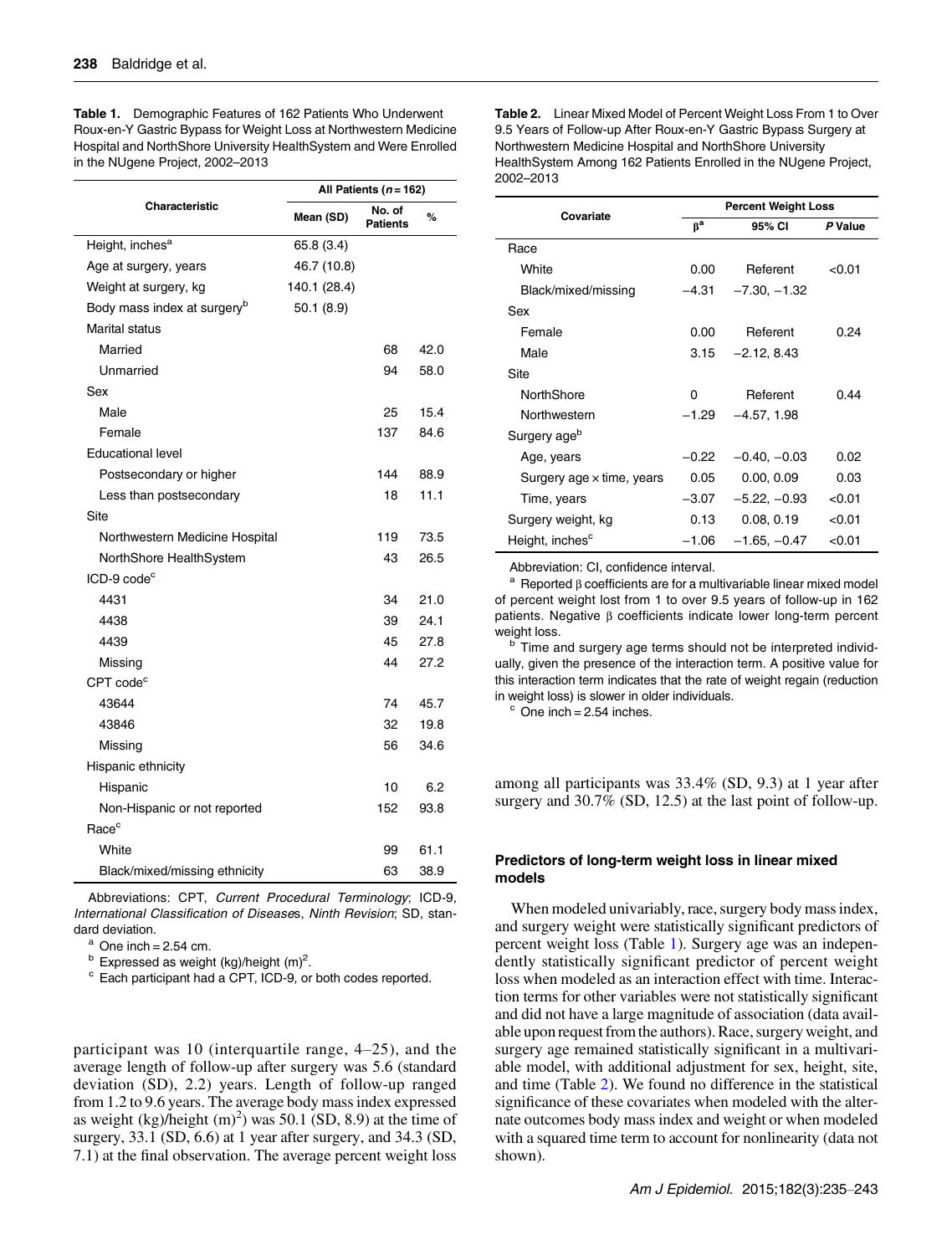

Figure 2. Trajectory-based model and average observed percent weight loss by group among 162 bypass patients enrolled in the NUgene Project (2002–2013) from 1 to over 9.5 years of follow-up after Roux-en-Y gastric bypass surgery at Northwestern Medicine Hospital and NorthShore University HealthSystem. The dash-dot-dot-dash line represents the trajectory plot of group 4, the large dashed line represents the trajectory plot of group 3, the dot-dashed-dot line represents the trajectory plot of group 2, and the small dashed line represents the trajectory plot of group 1. For each group, confidence intervals are depicted for the trajectory plots, and the average observed percent weight loss among each group is shown as a solid line.

In our final model, we found that black, mixed, and missing races (combined) in comparison with white race were associated with a decreased percent weight loss of  $-4.31%$ (95% confidence interval: −7.30, −1.32) over 1–9.5 years of follow-up. Taller stature ( $\beta_{\text{inch}} = -1.06$  (95% confidence interval: −1.65, −0.47)) was also associated with a decreased percent weight loss, with 1 inch  $= 2.54$  cm; every additional inch in height was associated with a −1.06% lower percent weight loss over follow-up. Higher surgery weight was associated with an increased ( $\beta_{kg} = 0.13$  (95% confidence interval: 0.08, 0.19)) percent weight loss; every additional kilogram of weight at surgery was associated with 0.13% higher percent weight loss over follow-up.

## Predictors of long-term weight regain in linear mixed models

We found that surgery age was a statistically significant predictor of long-term weight regain through an interaction effect with time ( $\beta_{\text{years}} = -0.22$  (95% confidence interval:  $-0.40, -0.03$ );  $\beta_{years} \times \text{time} = 0.05$  (95% confidence interval: 0.00, 0.09);  $\beta_{time} = -3.07$  (95% confidence interval: -5.22, −0.93)). The model suggests that the association with time is different by age, and older persons were found to regain a smaller percent weight over time despite having a lower initial percent weight loss. For example, our model found that a white female aged 40 years weighing 130 kg and being 70 inches (177.8 cm) tall at the time of surgery would be predicted to have 31.1% weight loss at 1 year, 26.8% weight loss at 5 years, and 22.0% weight loss at 9.5 years. A white female aged 50 years weighing 130 kg and being 70 inches tall at time of surgery would be predicted to have 29.4%, 27.1%, and 24.5% weight loss at respective time points. A white female aged 60 years weighing 130 kg and being 70 inches tall at time of surgery would be predicted to have a relatively stable weight loss of approximately 27% over 9.5 years of follow-up.

#### Predictors of weight loss patterns in trajectory models

With quadratic trajectories specified for all groups, the Bayesian Information Criterion was minimized in a 4-group model [\(13](#page-7-0)). Through comparison of the Bayesian Information Criterion and visual fit, these 4 groups were best modeled with 2 linear and 2 quadratic trajectories. Within our final model, depicted in Figure 2, the average posterior probability of group membership was 0.92 (SD, 0.12). We also compared trajectory models using data from 30 days after surgery. We found that addition of data within 1 year of surgery did not alter the overall long-term patterns of weight loss by group.

Each of the 4 groups shows predicted weight regain (reduction in percent weight lost) over the 1–9.5 years after surgery; however, we found differences in both 1 year postsurgical weight loss by group and pattern of weight regain. Groups 1 ( $n = 19$ ; 11.7%) and 3 ( $n = 54$ ; 33.3%) patients were fit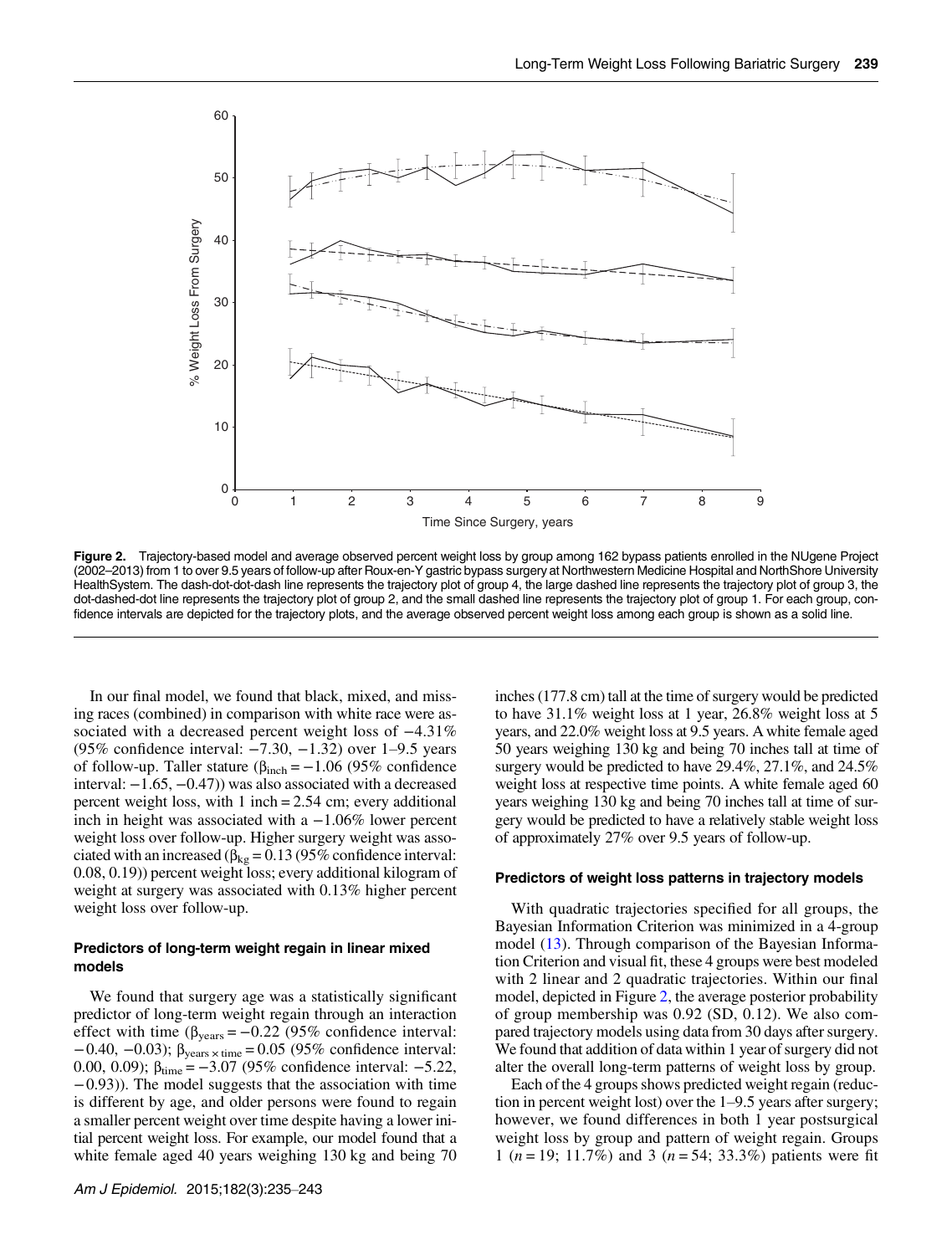|                                | Group 1 $(n=19)$          |      | Group 2 $(n=69)$ |                           | Group $3(n = 54)$ |             |                           | Group 4 $(n = 20)$ |              |                           |      |              |                      |
|--------------------------------|---------------------------|------|------------------|---------------------------|-------------------|-------------|---------------------------|--------------------|--------------|---------------------------|------|--------------|----------------------|
| Characteristic                 | No. of<br><b>Patients</b> | %    | Mean (SD)        | No. of<br><b>Patients</b> | %                 | Mean (SD)   | No. of<br><b>Patients</b> | %                  | Mean (SD)    | No. of<br><b>Patients</b> | %    | Mean (SD)    | P Value <sup>b</sup> |
| Race                           |                           |      |                  |                           |                   |             |                           |                    |              |                           |      |              | 0.0385               |
| White                          | 10                        | 52.6 |                  | 36                        | 52.2              |             | 36                        | 66.7               |              | 17                        | 85.0 |              |                      |
| Black/mixed/missing ethnicity  | 9                         | 47.4 |                  | 33                        | 47.8              |             | 18                        | 33.3               |              | 3                         | 15.0 |              |                      |
| Sex                            |                           |      |                  |                           |                   |             |                           |                    |              |                           |      |              | 0.9340               |
| Male                           | 2                         | 10.5 |                  | 11                        | 15.9              |             | 9                         | 16.7               |              | 3                         | 15.0 |              |                      |
| Female                         | 17                        | 89.5 |                  | 58                        | 84.1              |             | 45                        | 83.3               |              | 17                        | 85.0 |              |                      |
| Site                           |                           |      |                  |                           |                   |             |                           |                    |              |                           |      |              | 0.9412               |
| Northwestern Medicine Hospital | 15                        | 78.9 |                  | 50                        | 72.5              |             | 39                        | 72.2               |              | 15                        | 75.0 |              |                      |
| NorthShore HealthSystem        | $\overline{4}$            | 21.1 |                  | 19                        | 27.5              |             | 15                        | 27.8               |              | 5                         | 25.0 |              |                      |
| Age at surgery, years          |                           |      | 49.6 (9.7)       |                           |                   | 46.3 (10.5) |                           |                    | 46.3 (12.3)  |                           |      | 46.9 (8.4)   | 0.6639               |
| Weight at surgery, kg          |                           |      | 127.8 (22.5)     |                           |                   | 136 (26.2)  |                           |                    | 144.9 (29.0) |                           |      | 153.1 (33.3) | 0.0125               |
| Height, inches <sup>c</sup>    |                           |      | 65.8(2.6)        |                           |                   | 65.9 (3.8)  |                           |                    | 66.1(3.1)    |                           |      | 64.9 (3.8)   | 0.6076               |

<span id="page-5-0"></span>Table 3. Association of Demographic Predictors of Weight Loss by Group Membership as Assigned by SAS Proc Traj<sup>a</sup> Among 162 Roux-en-Y Gastric Bypass Surgery Patients at Northwestern Medicine Hospital and NorthShore University HealthSystem Who Were Enrolled in the NUgene Project, 2002–2013

Abbreviations: ANOVA, analysis of variance; SD, standard deviation.

<sup>a</sup> SAS Proc Traj (SAS Institute, Inc., Cary, North Carolina).

 $^{\rm b}$  Reported *P* values are based on  $\chi^2$  or ANOVA tests as appropriate. These tests examine if means or percentages of the demographic characteristics vary significantly across the 4 population

groups assigned by SAS Proc Traj. c One inch <sup>=</sup> 2.54 cm.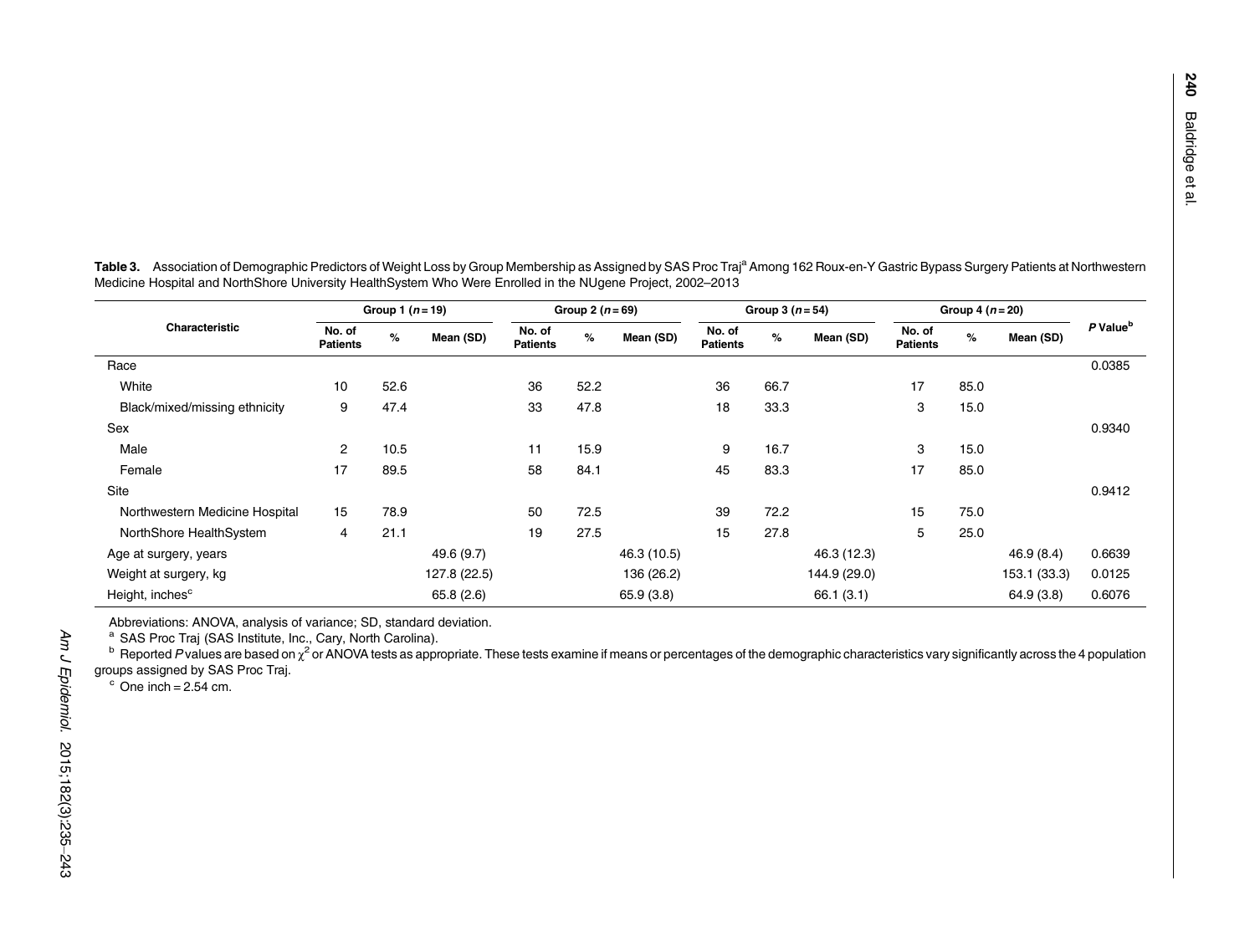best by linear trajectories, indicating consistent and persistent weight regain. In comparison with group 1, group 3 patients had a higher percent weight loss at 1 year after surgery and regained less weight per year through follow-up. Groups 2 ( $n =$ 69; 42.6%) and 4 ( $n = 20$ ; 12.4%) were fit best by quadratic trajectories, indicating changes in weight regain over time. Patients in group 2 had moderate weight loss at 1 year after surgery and displayed a group tendency to regain weight up to 7 years after surgery with apparent stasis thereafter. Patients in group 4 had a very high percent weight loss at 1 year after surgery and continued to lose weight until 4.5 years after surgery, at which point they slowly regained weight over time.

We tested the distribution of demographic predictors against group membership to determine if the same predictors from our linear mixed models were also significantly associated with trajectory patterns. Table [3](#page-5-0) includes all the demographic predictors that were included in our final linear mixed model; no other demographic predictors were statistically significantly different by group. We found that, similar to our linear mixed models of independent predictors, race  $(P = 0.04)$ , surgery weight ( $P = 0.01$ ), and surgery body mass index ( $P <$ 0.01) were statistically significantly associated with group membership as determined by SAS Proc Traj. Participants who self-reported race as either black, mixed, or missing were less likely to have higher and sustained percent weight loss (groups 3 and 4). Likewise, less obese patients were also less likely to have higher and sustained percent weight loss. We found no associations between distribution of height ( $P =$ 0.61), surgery age ( $P = 0.66$ ), marital status ( $P = 0.09$ ), sex  $(P = 0.93)$ , educational level  $(P = 0.38)$ , hospital  $(P = 0.94)$ , ICD-9 code  $(P = 0.13)$ , CPT code  $(P = 0.39)$ , or self-reported Hispanic ethnicity  $(P = 0.71)$  with trajectory group using SAS Proc Traj.

## **DISCUSSION**

In this study of long-term weight loss follow-up after bariatric surgery, we found that race (black, mixed, and missing combined in comparison with white) and taller stature were associated with decreased percent weight loss and that higher surgery weight was associated with increased percent weight loss from 1 year to over 9.5 years of follow-up. We also found that older patients have decreased overall percent weight loss but slower weight regain over the course of follow-up. Participants with higher and longer sustained weight loss were more likely to be white and were more likely to be heavier at the time of surgery.

#### Comparison of results with those of other studies

Traditional approaches to assessing differences in outcomes and differential associations with demographic predictors have relied on single time-point analysis, either through bivariate models (i.e., *t* tests or  $\chi^2$  tests) or through regression models. Several of these analyses have shown statistically significant associations with race: Generally whites have been found to have increased weight loss or excess weight loss in comparison with black or minority patients [\(14](#page-7-0)–[17](#page-7-0)). In 1 recent meta-analysis including 3,801 individuals 2 years

after surgery, blacks had, on average, 8.36% less excess weight loss than whites ([14\)](#page-7-0). Other studies have not reported statistically significant differences by race, although the durations of these studies have been 2 years or less and they may have been underpowered for such a comparison  $(3, 18-21)$  $(3, 18-21)$  $(3, 18-21)$  $(3, 18-21)$  $(3, 18-21)$  $(3, 18-21)$  $(3, 18-21)$ . Age has previously been assessed as a demographic predictor of safety and efficacy of treatment by RYGB in older (greater than 60 years of age) patients. Although the reported results correlate with our finding that older patients experience reduced overall weight loss, relevant studies are limited by small sample sizes and have not formally reported effect sizes for long-term weight loss [\(22](#page-8-0), [23\)](#page-8-0).

Linear mixed models have been shown to be advantageous over traditional bivariate models through increased efficiency of incorporating observations at all available time points and by additional consideration of within-patient variation over time [\(7](#page-7-0)). However, repeated measures models assessing bariatric surgery outcomes and predictors have been used in very few studies. Repeated measures regression was recently used in a study of 2,365 RYGB surgery patients at the Geisinger Clinic to estimate percent excess body weight loss and independently associated preoperative variables in 3 postsurgical phases (6-month weight loss, weight loss nadir, and longterm (>36-months) weight loss). Race was not a significant predictor of weight loss outcomes in this study, but there was little power for comparison, as the population was 97% Caucasian ([24](#page-8-0)). The Longitudinal Assessment of Bariatric Surgery [\(24\)](#page-8-0) study is the only other study we know of that has used trajectory or growth mixture–based methods to model weight loss trajectories. In this analysis, the investigators applied growth mixture methods to estimate differential percent weight change and outcomes between groups with different trajectory patterns over 3 years of follow-up. Although application of the growth mixture–based method in this study is an improvement over previous studies, the primary aim of their assessment was to determine differences in major clinical outcomes, and predictors of long-term weight loss were not studied  $(11)$ . In our study, we applied the growth mixture– based method to examine predictors of long-term weight loss, an outcome of critical importance in the field. Trajectorybased methods are well-suited to the analysis of long-term weight loss after surgery and should be applied more widely to identify predictors of differences in bariatric surgery outcomes.

The identification of race and age as potential predictors of long-term weight loss after RYGB (an outcome arguably more important than maximal weight loss or weight loss less than 5 years after weight loss surgery) may have implications for future research and policy in the area of bariatric surgery. If these findings can be replicated, research should be undertaken to understand the mechanisms behind the racial disparity in weight loss after surgery, and treatment adjustments including offering more intensive lifestyle interventions on postsurgical patients at higher risk of regain should be considered. Associations of reduced overall weight loss but particularly also reduced weight gain with aging should be examined in the context of sarcopenic obesity, that is, the loss of muscle mass with an increase in fat mass that often occurs with aging  $(25)$  $(25)$ .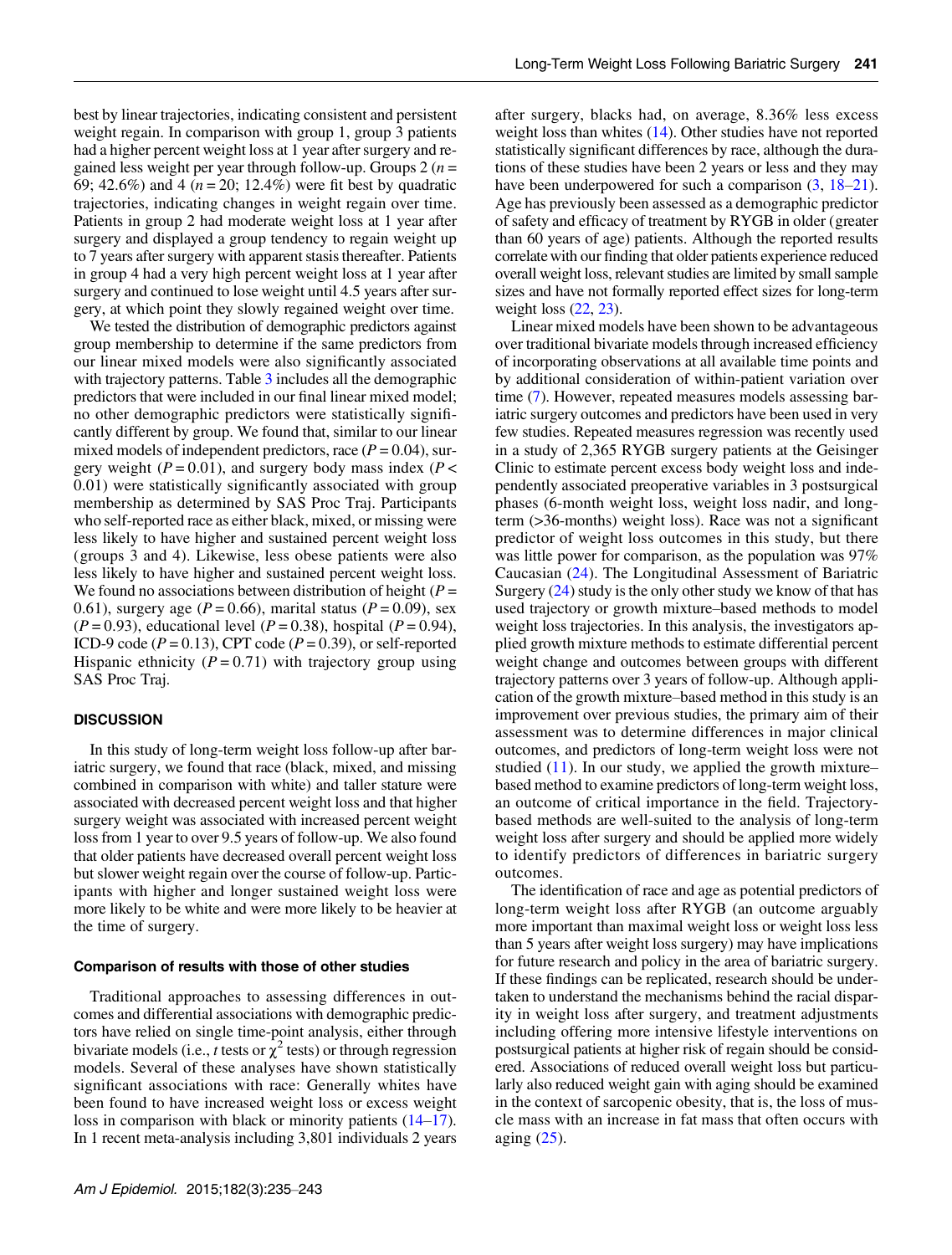### <span id="page-7-0"></span>Strengths and limitations

First, we included only bypass surgery, and our results would not be expected to generalize to other types of bariatric surgery  $(5, 6, 11)$ . We felt it was important to restrict to bypass surgery given the documented different patterns of weight loss and the amount of total long-term weight loss observed in studies of bypass and banding surgery. Second, we included 2 hospitals within the Chicago area, limiting the generalizability to other populations. Although this may limit our results regionally, we included in this analysis both whites and minority groups, an improvement over many previous studies that have been limited to white populations. We excluded patients who did not have weights recorded at surgery and for whom no presurgery weights were available. However, by extracting data from EHRs, we were able to include weight observations objectively measured at all clinic visits across the 2 health systems. This is an improvement over previous studies that may be limited to observations solely from patient follow-up visits with bariatric surgeons, given that a previous study has shown higher frequency of treatment failure in patients who cease follow-up with their bariatric surgeon  $(26)$  $(26)$ . Our inclusion of up to 9.5 years of follow-up is a significant improvement over other studies that have not been able to make a long-term assessment of bariatric surgery outcomes or demographic predictors of long-term weight loss.

## Conclusion

We used 2 different methods for analysis of longitudinal repeated measures data, including novel use of a semiparametric trajectory model to assess demographic differences in bariatric surgery patients, and obtained concordant results about association of long-term weight loss with age and race using data gathered from an EHR database. The findings may be useful in planning future studies of weight loss and weight regain after bariatric surgery.

## ACKNOWLEDGMENTS

Author affiliations: Department of Preventive Medicine (Abigail S. Baldridge, Kwang-Youn A. Kim, Norrina B. Allen, Philip Greenland, Laura J. Rasmussen-Torvik), Center for Genetic Medicine (Jennifer A. Pacheco, Sharon A. Aufox, Maureen E. Smith), and Department of Surgery (E. Hungness), Feinberg School of Medicine, Northwestern University, Chicago, Illinois; and Center for Biomedical Research Informatics (J. C. Silverstein) and Department of Surgery (J. C. Silverstein, W. Denham), NorthShore University HealthSystem, Evanston, Illinois.

The project described was supported by the National Center for Research and the National Center for Advancing Translational Sciences, National Institutes of Health, through grants KL2 RR025740 and KL2 TR000107.

An early version of this paper was presented at the American Heart Association Cardiovascular Disease, Epidemiology, and Prevention/Nutrition, Physical Activity, and Metabolism 2014 Scientific Sessions, March 18–21, 2014, San Francisco, California.

The content is solely the responsibility of the authors and does not necessarily represent the official views of the National Institutes of Health.

Conflict of interest: none declared.

### REFERENCES

- 1. Puzziferri N, Roshek TB 3rd, Mayo HG, et al. Long-term follow-up after bariatric surgery: a systematic review. JAMA. 2014;312(9):934–942.
- 2. Ma Y, Pagoto SL, Olendzki BC, et al. Predictors of weight status following laparoscopic gastric bypass. Obes Surg. 2006; 16(9):1227–1231.
- 3. Snyder B, Nguyen A, Scarbourough T, et al. Comparison of those who succeed in losing significant excessive weight after bariatric surgery and those who fail. Surg Endosc. 2009;23(10): 2302–2306.
- 4. Higa K, Ho T, Tercero F, et al. Laparoscopic Roux-en-Y gastric bypass: 10-year follow-up. Surg Obes Relat Dis. 2011;7(4): 516–525.
- 5. Nguyen NQ, Game P, Bessell J, et al. Outcomes of Roux-en-Y gastric bypass and laparoscopic adjustable gastric banding. World J Gastroenterol. 2013;19(36):6035–6043.
- 6. Sjöström L, Narbro K, Sjöström CD, et al. Effects of bariatric surgery on mortality in Swedish obese subjects. N Engl J Med. 2007;357(8):741–752.
- 7. Dallal RM, Quebbemann BB, Hunt LH, et al. Analysis of weight loss after bariatric surgery using mixed-effects linear modeling. Obes Surg. 2009;19(6):732–737.
- 8. Buchwald H, Estok R, Fahrbach K, et al. Weight and type 2 diabetes after bariatric surgery: systematic review and meta-analysis. Am J Med. 2009;122(3):248–256.e5.
- 9. Sjöström L, Peltonen M, Jacobson P, et al. Bariatric surgery and long-term cardiovascular events. JAMA. 2012;307(1):56–65.
- 10. Hatoum IJ, Kaplan LM. Advantages of percent weight loss as a method of reporting weight loss after Roux-en-Y gastric bypass. Obesity. 2013;21(8):1519–1525.
- 11. Courcoulas AP, Christian NJ, Belle SH, et al. Weight change and health outcomes at 3 years after bariatric surgery among individuals with severe obesity. JAMA. 2013;310(22):2416–2425.
- 12. Sjöström L. Review of the key results from the Swedish Obese Subjects (SOS) Trial—a prospective controlled intervention study of bariatric surgery. J Intern Med. 2013;273(3):219-234.
- 13. Nagin DS, Odgers CL. Group-based trajectory modeling in clinical research. Annu Rev Clin Psychol. 2010;6:109–138.
- 14. Admiraal WM, Celik F, Gerdes VE, et al. Ethnic differences in weight loss and diabetes remission after bariatric surgery: a meta-analysis. Diabetes Care. 2012;35(9):1951–1958.
- 15. Cheung LK, Lal LS, Chow DS, et al. Racial disparity in short-term outcomes after gastric bypass surgery. Obes Surg. 2013;23(12):2096–2103.
- 16. Limbach KE, Ashton K, Merrell J, et al. Relative contribution of modifiable versus non-modifiable factors as predictors of racial variance in Roux-en-Y gastric bypass weight loss outcomes. Obes Surg. 2014;24(8):1379–1385.
- 17. Sudan R, Winegar D, Thomas S, et al. Influence of ethnicity on the efficacy and utilization of bariatric surgery in the USA. J Gastrointest Surg. 2014;18(1):130–136.
- 18. Benoit SC, Hunter TD, Francis DM, et al. Use of bariatric outcomes longitudinal database (BOLD) to study variability in patient success after bariatric surgery. Obes Surg. 2014;24(6):936–943.